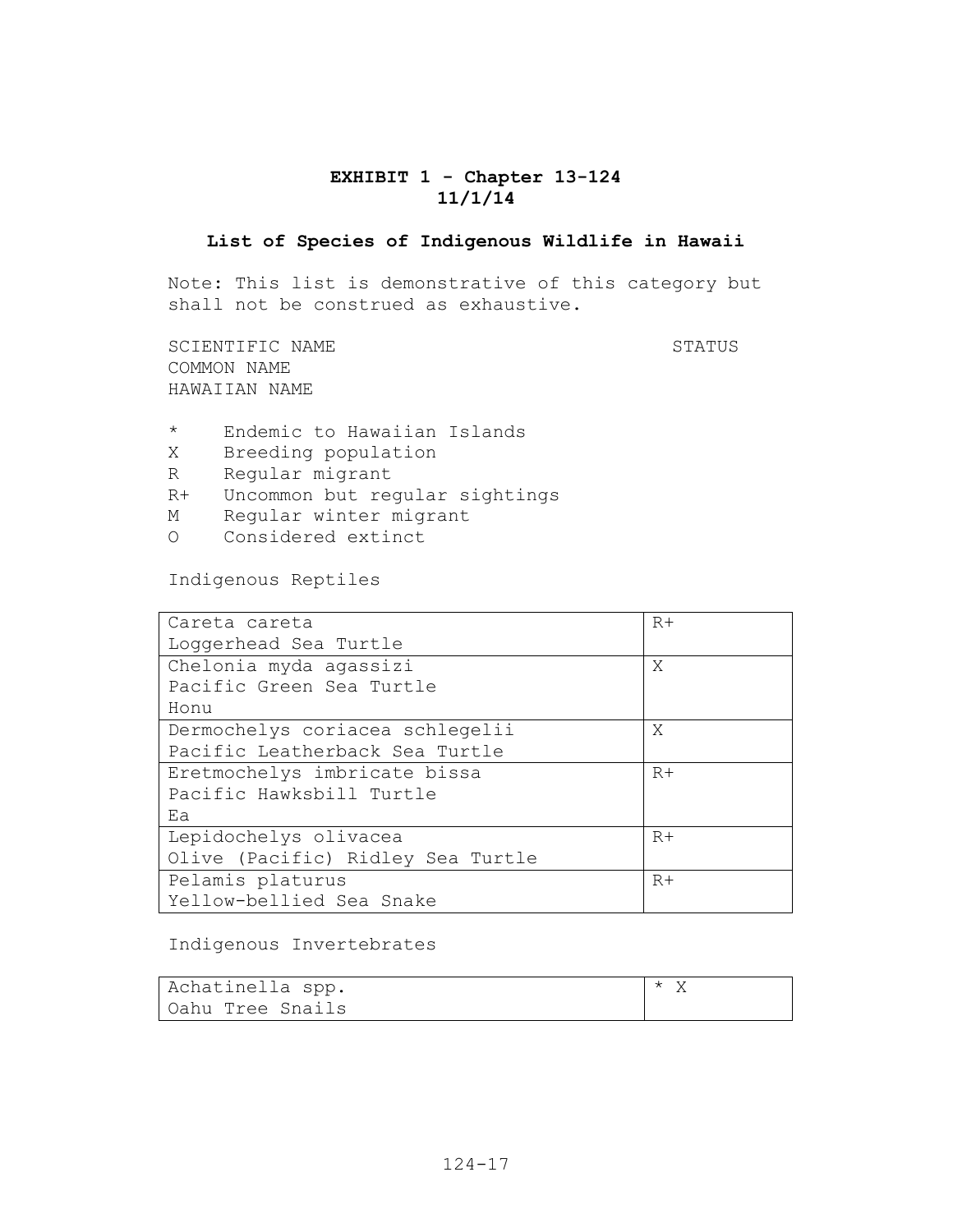Indigenous Birds

| Acrocephalus familiaris familiaris      | $*$ 0                |
|-----------------------------------------|----------------------|
| Laysan Millerbird                       |                      |
| Acrocephalus familiaris kingi           | $*$ X                |
| Nihoa Millerbird                        |                      |
| Anas acuta                              | М                    |
| Northern Pintail                        |                      |
| Koloa māpu                              |                      |
| Anas americana                          | М                    |
| American Wigeon                         |                      |
| Anas clypeata                           | М                    |
| Northern Shoveler                       |                      |
| Koloa mohā                              |                      |
| Anas laysanensis                        | $\overline{\star}$ X |
| Laysan Duck                             |                      |
| Anas platyrhynchos                      | М                    |
| Mallard Duck                            |                      |
| * Note that mallards are both migratory |                      |
| and introduced. Status of an individual |                      |
| will be determined as the need arises.  |                      |
| Anas wyvilliana                         | $*$ X                |
| Hawaiian Duck                           |                      |
| Koloa maoli                             |                      |
| Anous minutus melanogenys               | Χ                    |
| Black (Hawaiian, White-capped) Noddy    |                      |
| Noio                                    |                      |
| Anous stolidus pileatus                 | Χ                    |
| Brown (Common) Noddy                    |                      |
| Noio-kōhā                               |                      |
| Arenaria interpres                      | М                    |
| Ruddy Turnstone                         |                      |
| 'Akekeke                                |                      |
| Asio flammeus sandwichensis             | $\star$ X            |
| Short-eared (Hawaiian) Owl              |                      |
| Pueo                                    |                      |
| Aythya affinis                          | М                    |
| Lesser Scaup                            |                      |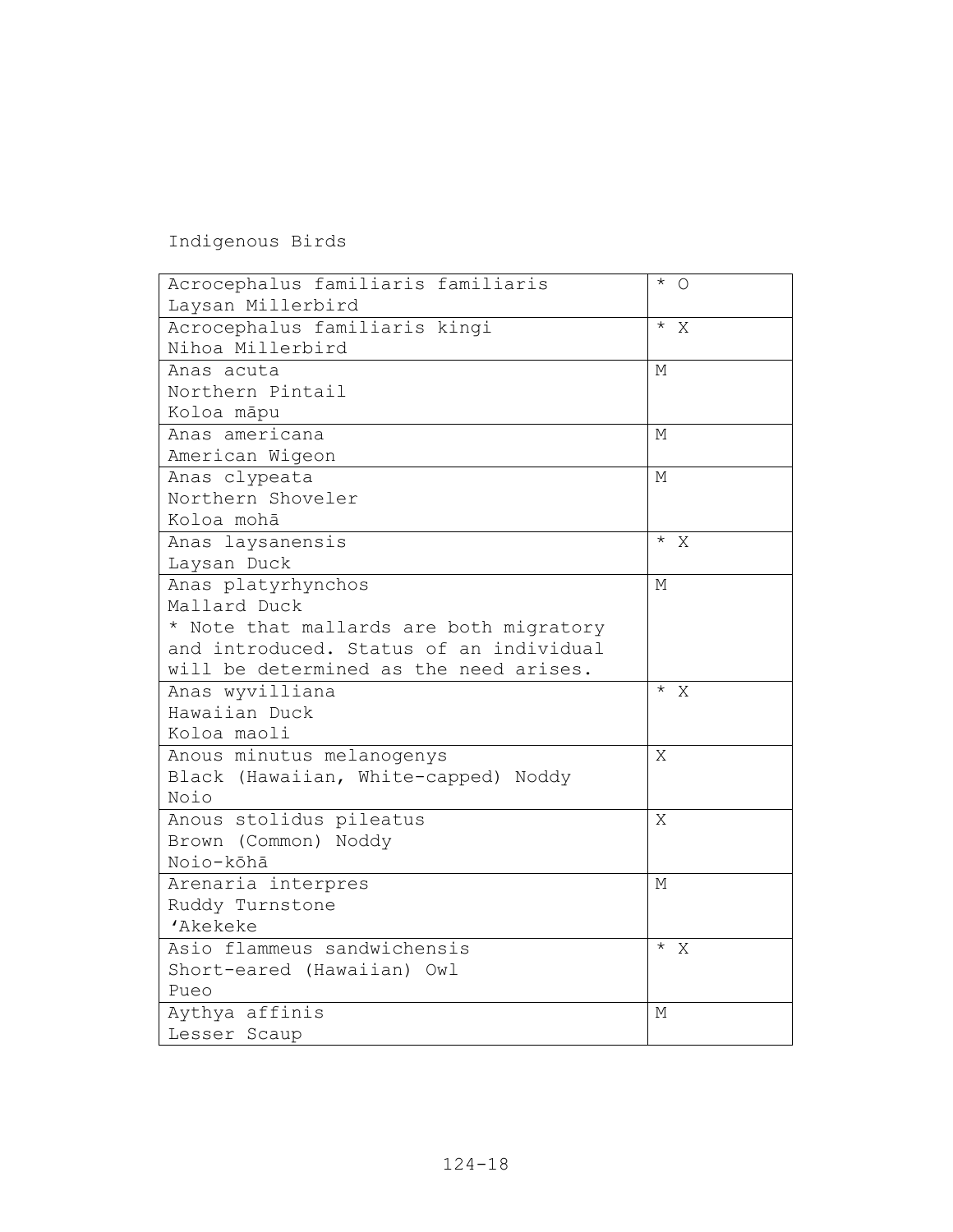| Branta sandvicensis      | $*$ X                 |
|--------------------------|-----------------------|
| Hawaiian Goose           |                       |
| Nēnē                     |                       |
| Bulweria bulwerii        | Χ                     |
| Bulwer Petrel            |                       |
| $'$ Ou                   |                       |
| Buteo solitarius         | $*$ X                 |
| Hawaiian Hawk            |                       |
| 'IO                      |                       |
| Calidris alba            | М                     |
| Sanderling               |                       |
| Huna kai                 |                       |
| Chaetoptila angustipluma | $*$ 0                 |
| Kioea                    |                       |
| Chasiempis ibidis        | $*$ X                 |
| Oahu 'Elepaio            |                       |
| 'Elepaio                 |                       |
| Chasiempis sandwichensis | $*$ X                 |
| Hawaii 'Elepaio          |                       |
| 'Elepaio                 |                       |
| Chasiempis sclateri      | $*$ X                 |
| Kauai 'Elepaio           |                       |
| 'Elepaio                 |                       |
| Chloridops kona          | $*$ 0                 |
| Kona (Grosbeak) Finch    |                       |
| Ciridops anna            | $*$ 0                 |
| 'Ula-'ai-hāwane          |                       |
| Corvus hawaiiensis       | $*$ X                 |
| Hawaiian Crow            |                       |
| 'Alalā                   |                       |
| Diomedea immutabilis     | Χ                     |
| Laysan Albatross         |                       |
| Mōlī                     |                       |
| Diomedea nigripes        | Χ                     |
| Black footed Albatross   |                       |
| Ka 'upu                  |                       |
| Drepanis funerea         | $\star$<br>$\bigcirc$ |
| Black Mamo               |                       |
| Hoa or Oo-nuku-umu       |                       |
| Drepanis pacifica        | $*$ 0                 |
| Hawaii Mamo              |                       |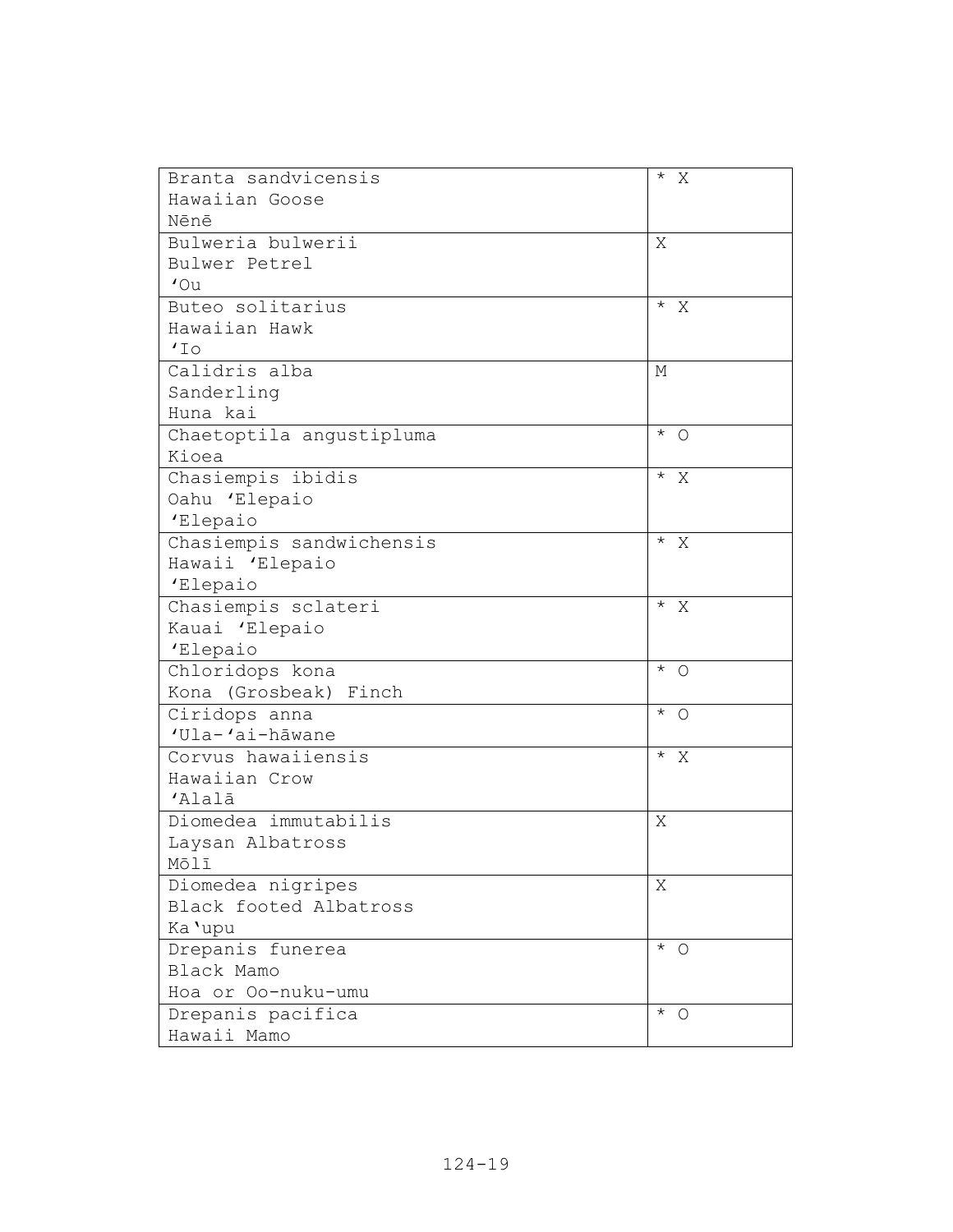| Mamo                                |                                      |
|-------------------------------------|--------------------------------------|
| Fregata minor palmerstoni           | X                                    |
| Great Frigatebird                   |                                      |
| 'Iwa                                |                                      |
| Fulica alai                         | $*$ X                                |
| American (Hawaiian) Coot            |                                      |
| 'Alae ke'oke'o                      |                                      |
| Gallinula chloropus sandvicensis    | $* \times$                           |
| Common Moorhen (Hawaiian Gallinule) |                                      |
| 'Alae 'ula                          |                                      |
| Gygis alba rothschildi              | Χ                                    |
| White (Fairy) Tern                  |                                      |
| Manu o ku                           |                                      |
| Hemignathus lanaiensis              | $*$ 0                                |
| Lanai Akialoa                       |                                      |
| 'Akialoa                            |                                      |
| Hemignathus ellisianus              | $\overline{1}$ $\overline{0}$        |
| Oahu 'Akialoa                       |                                      |
| 'Akialoa                            |                                      |
| Hemignathus flavus                  | $* \times$                           |
| Oahu 'Amakihi                       |                                      |
| 'Amakihi                            |                                      |
| Hemignathus kauaiensis              | $*$ X                                |
| Kauai 'Amakihi                      |                                      |
| 'Amakihi                            |                                      |
| Hemignathus lucidus affinus         | $* \times$                           |
| Maui Nuku pu'u                      |                                      |
| Nuku pu'u                           |                                      |
| Hemignathus lucidus hanapepe        | $^{\star}$ $\,$ X                    |
| Kauai Nuku pu'u                     |                                      |
| Nuku pu'u                           |                                      |
| Hemignathus lucidus lucidus         | $^\star$<br>O                        |
| Oahu Nuku pu'u                      |                                      |
| Nuku pu'u                           |                                      |
| Hemignathus munroi                  | $*$ X                                |
| 'Akiapōlā'au                        |                                      |
| Hemignathus obscurus                | $\overline{A}$ 0                     |
| Hawaii 'Akialoa                     |                                      |
| 'Akialoa                            |                                      |
| Hemignathus parvus                  | $\star$<br>$\boldsymbol{\mathrm{X}}$ |
| 'Anianiau (Lesser 'Amakihi)         |                                      |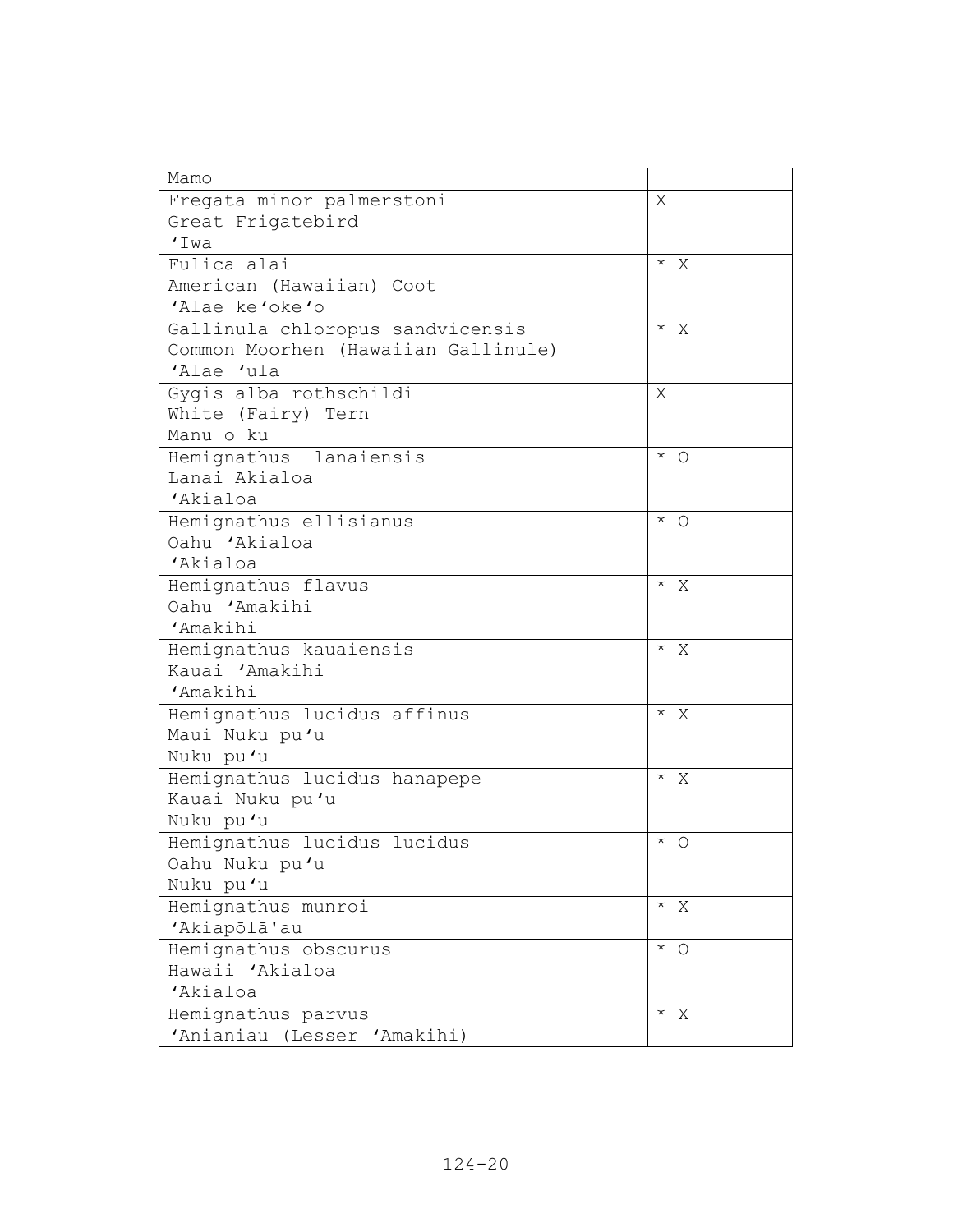| 'Anianiau                     |                   |
|-------------------------------|-------------------|
| Hemignathus sagittirostris    | $*$ 0             |
| Greater 'Amakihi              |                   |
| Hemignathus stejnegeri        | $*$ X             |
| Kauai 'Akialoa                |                   |
| 'Akialoa                      |                   |
| Hemignathus virens virens     | $*$ X             |
| Hawaii 'Amakihi               |                   |
| 'Amakihi                      |                   |
| Hemignathus virens wilsoni    | $*$ X             |
| Maui 'Amakihi                 |                   |
| 'Amakihi                      |                   |
| Heteroscelus incanus          | М                 |
| Wandering Tattler             |                   |
| 'Ūlili                        |                   |
| Himantopus mexicanus knudseni | $* \times$        |
| Black-necked (Hawaiian) Stilt |                   |
| Āe 'o                         |                   |
| Himatione sanguinea           | $*$ X             |
| 'Apapane                      |                   |
| Himatione sanguinea freethii  | $*$ 0             |
| Laysan Honeycreeper           |                   |
| Loxioides bailleui            | $*$ X             |
| Palila                        |                   |
| Loxops caeruleirostris        | $^{\star}$ $\,$ X |
| Kauai 'Ākepa                  |                   |
| 'Akeke'e                      |                   |
| Loxops coccineus coccineus    | $\overline{X}$    |
| Hawaii 'Akepa                 |                   |
| 'Akepeu'ie                    |                   |
| Loxops coccineus ochraceus    | $*$ X             |
| Maui 'Ākepa                   |                   |
| 'Akepeu'ie                    |                   |
| Loxops coccineus rufus        | $*$ 0             |
| Oahu 'Ākepa                   |                   |
| 'Akepeu'ie                    |                   |
| Loxops mana                   | $*$ X             |
| Hawaii Creeper                |                   |
| Melamprosops phaeosoma        | $*$ X             |
| Po'ouli                       |                   |
| Moho apicalis                 | $\star$<br>O      |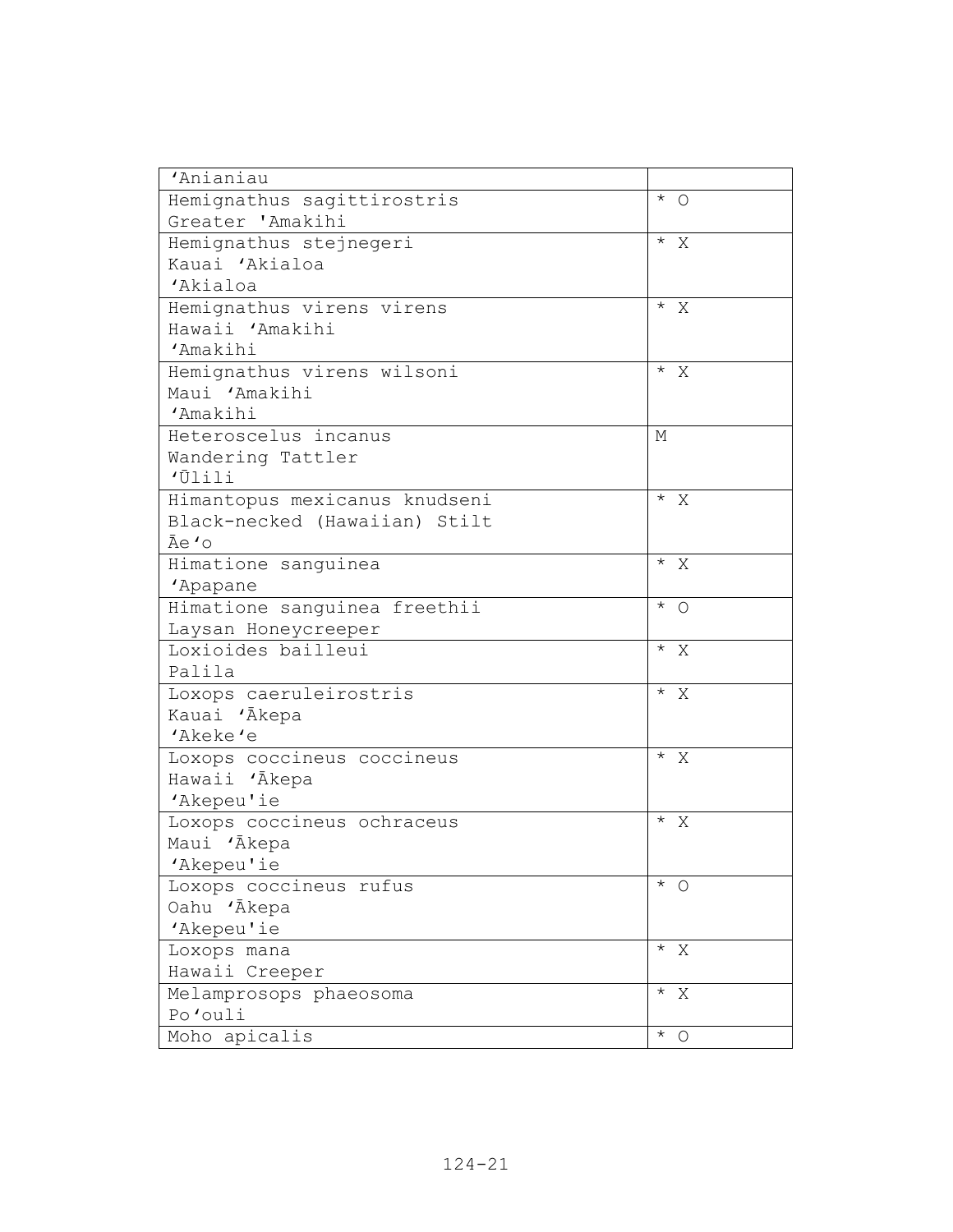| Oahu 'Ō'ō                               |                    |
|-----------------------------------------|--------------------|
| 1010                                    |                    |
| Moho bishopi                            | $*$ 0              |
| Molokai 'Ō'ō                            |                    |
| 1010                                    |                    |
| Moho braccatus                          | $*$ X              |
| Kauai 'Ō'ō                              |                    |
| 10101a1a                                |                    |
| Moho nobilis                            | $*$ 0              |
| Hawaii 'O'o                             |                    |
| 1010                                    |                    |
| Myadestes lanaiensis lanaiensis         | $\star$<br>$\circ$ |
| Lanai Thrush                            |                    |
| Oloma'o                                 |                    |
| Myadestes lanaiensis rutha              | $*$ X              |
| Molokai Thrush                          |                    |
| Oloma'o                                 |                    |
| Myadestes myadestinus                   | $*$ X              |
| Kauai Thrush                            |                    |
| Kāma 'o                                 |                    |
| Myadestes oahuensis                     | $*$ 0              |
| Oahu Thrush                             |                    |
| 'Amaui                                  |                    |
| Myadestes obscurus                      | $*$ X              |
| Hawaii Thrush                           |                    |
| $'Oma'$ o                               |                    |
| Myadestes palmeri                       | $* \times$         |
| Small Kauai Thrush                      |                    |
| Puaiohi                                 |                    |
| Numenius tahitiensis                    | М                  |
| Bristle-thighed Curlew                  |                    |
| Kioea                                   |                    |
| Nycticorax nycticorax hoactli           | Χ                  |
| Black-crowned Night-heron               |                    |
| 'Auku'u                                 |                    |
| Oceadroma castro cryptoleucura          | $* \times$         |
| Band-rumped (Hawaiian, Harcourt) Storm- |                    |
| petrel                                  |                    |
| 'Ake'ake                                |                    |
| Oceandroma tristrami                    | X                  |
| Sooty (Tristam's) Storm-petrel          |                    |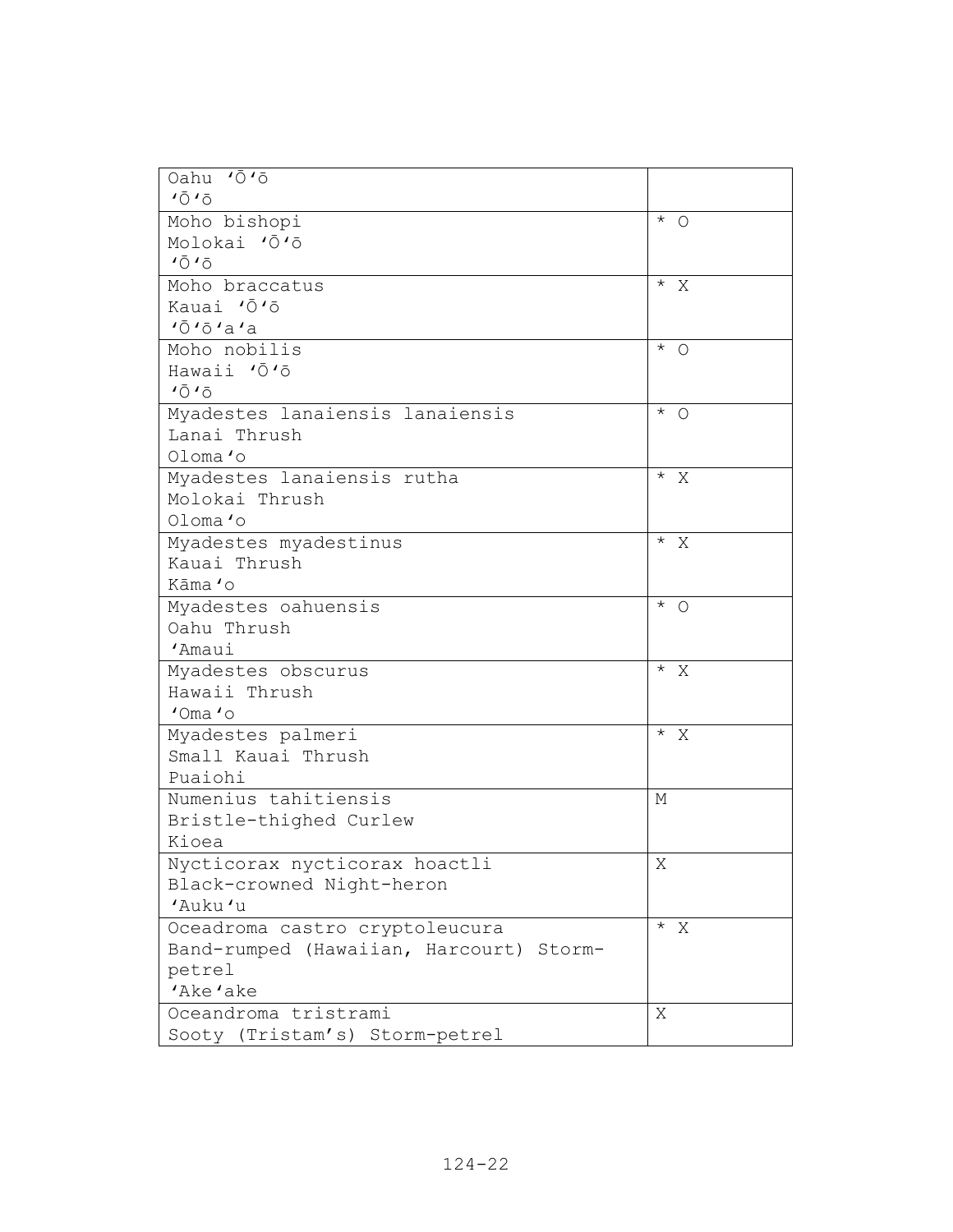| Oreomystis bairdi                        | $*$ X          |
|------------------------------------------|----------------|
| Kauai Creeper                            |                |
| 'Akikiki                                 |                |
| Palmeria dolei                           | $\overline{X}$ |
| Crested Honeycreeper                     |                |
| 'Ākohekohe                               |                |
| Paroreomyza flammea                      | $\overline{X}$ |
| Molokai Creeper                          |                |
| Kakawahie                                |                |
| Paroreomyza maculata                     | $\overline{X}$ |
| Oahu Creeper                             |                |
| 'Alauwahio                               |                |
| Paroreomyza montana montana              | $\star$<br>O   |
| Lanai Creeper                            |                |
| 'Alauwahio                               |                |
| Paroreomyza montana newtoni              | $*$ X          |
| Maui Creeper                             |                |
| 'Alauwahio                               |                |
| Phaethon lepturus dorotheae              | Χ              |
| White-tailed Tropicbird                  |                |
| Koa'e kea                                |                |
| Phaethon rubricuada rothschildi          | Χ              |
| Red-tailed Tropicbird                    |                |
| Koa'e 'ula                               |                |
| Pluvialis dominica                       | М              |
| Lesser (Pacific, American) Golden Plover |                |
| Kōlea                                    |                |
| Pluvialis squatarola                     | М              |
| Black-bellied Plover                     |                |
| Porzana palmeri                          | $*$ 0          |
| Laysan Rail                              |                |
| Porzana sandwichensis                    | $^\star$<br>O  |
| Hawaiian Rail                            |                |
| Moho                                     |                |
| Procelsterna cerulea saxatilis           | Χ              |
| Blue-gray Noddy                          |                |
| Pseudonestor xanthophrys                 | $*$ X          |
| Maui Parrotbill                          |                |
| Psittirostra psittacea                   | $*$ X          |
| $' \bar{O}$ $' \bar{u}$                  |                |
| Pterodroma hypoleuca hypoleuca           | Χ              |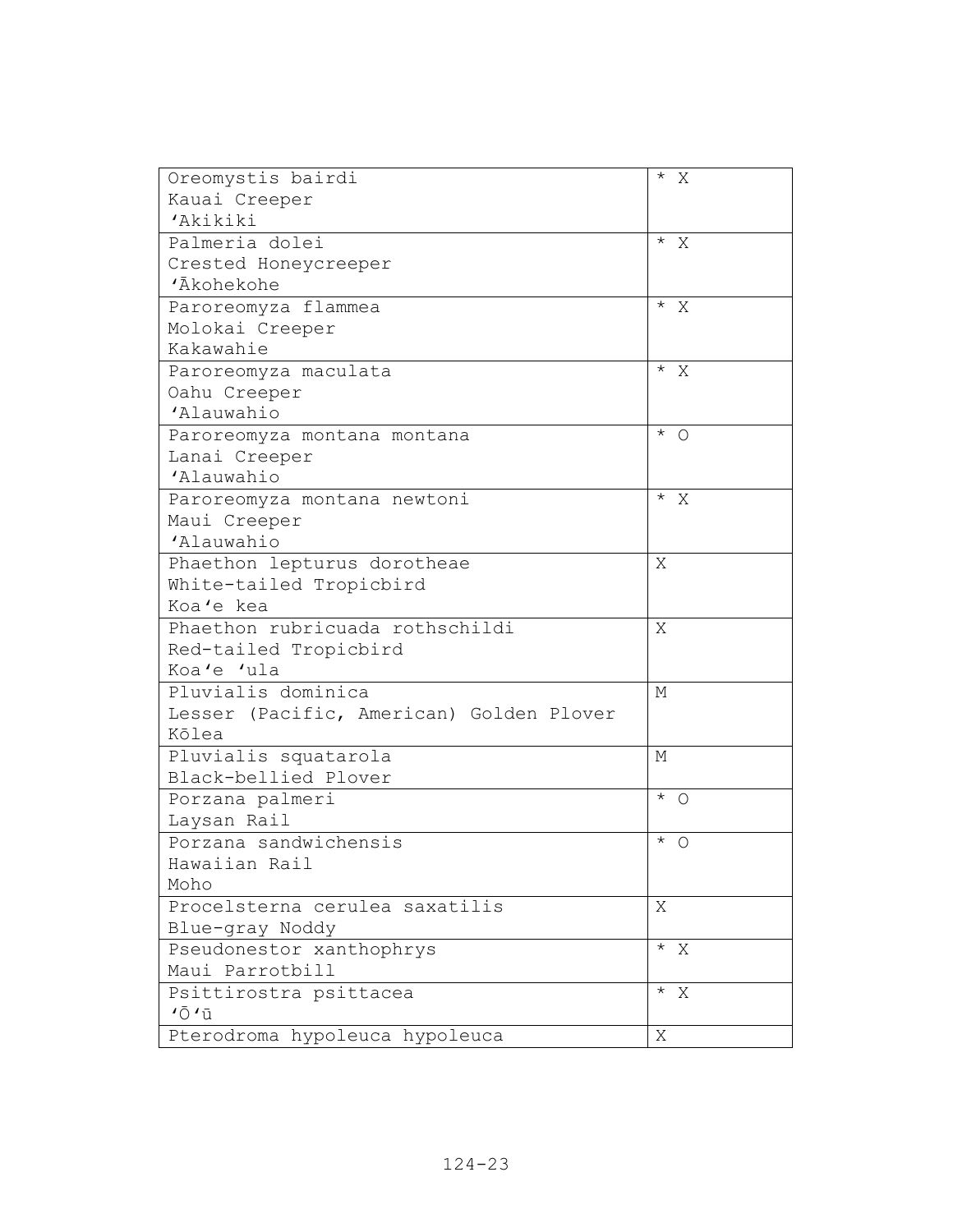| Bonin Petrel                      |                   |
|-----------------------------------|-------------------|
| Pterodroma sandwichensis          | $*$ X             |
| Hawaiian Petrel                   |                   |
| 'Ua'u                             |                   |
| Puffinus nativitatis              | Χ                 |
| Christmas Shearwater              |                   |
| Puffinus newelli                  | $^{\star}$ $\,$ X |
| Newell's Shearwater               |                   |
| 'A'Q                              |                   |
| Puffinus pacificus chlororhynchus | X                 |
| Wedge-tailed Shearwater           |                   |
| 'Ua'u kani                        |                   |
| Rhodacanthis flaviceps            | $*$ 0             |
| Lesser Koa Finch                  |                   |
| Rhodacanthis palmeri              | $*$ 0             |
| Greater Koa Finch                 |                   |
| Hopue                             |                   |
| Sterna fuscata oahuensis          | Χ                 |
| Sooty tern                        |                   |
| 'Ewa'ewa                          |                   |
| Sterna lunata                     | Χ                 |
| Gray-backed Tern                  |                   |
| Pakalakala                        |                   |
| Sula dactylatra personata         | X                 |
| Masked (Blue-faced) Booby         |                   |
| $\overline{A}$                    |                   |
| Sula leucogaster plotus           | Χ                 |
| Brown Booby                       |                   |
| $\overline{A}$                    |                   |
| Sula sula rubripes                | X                 |
| Red-footed Booby                  |                   |
| ٠Ā                                |                   |
| Telespiza cantans                 | $\star$<br>Χ      |
| Laysan Finch                      |                   |
| Telespiza ultima                  | $*$ X             |
| Nihoa Finch                       |                   |
| Vestiaria coccinea                | $*$ X             |
| 'I'iwi                            |                   |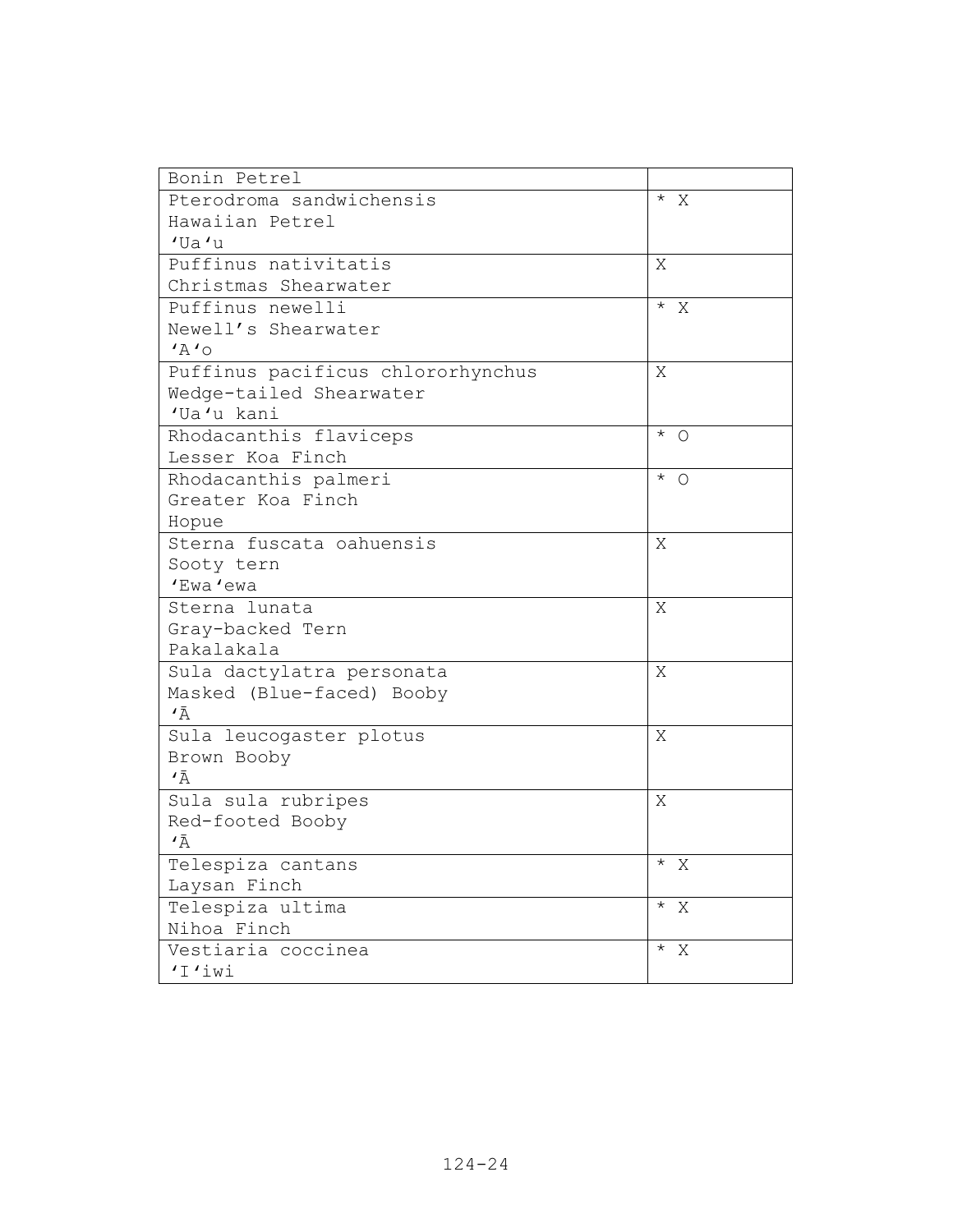SCIENTIFIC NAME STATUS COMMON NAME HAWAIIAN NAME

- \* Endemic to Hawaiian Islands
- X Breeding population
- R Regular migrant
- R+ Uncommon but regular sightings
- M Regular winter migrant
- O Considered extinct

Indigenous Mammals

| Balaenoptera acutorostrata | М            |
|----------------------------|--------------|
| Minke Whale                |              |
| Balaenoptera physalus      | $R+$         |
| Fin Whale                  |              |
| Feresa attenuata           | R            |
| Pygmy Killer Whale         |              |
| Globicephala macrorhynchus | $\mathbb{R}$ |
| Pilot Whale                |              |
| Kogia breviceps            | $R+$         |
| Pygmy Sperm Whale          |              |
| Lasiurus cinereus semotus  | $* \times$   |
| Hawaiian (Hoary) Bat       |              |
| 'Ope'ape'a                 |              |
| Megaptera novaengliae      | M            |
| Humpback Whale             |              |
| Koholā                     |              |
| Mesoplodon densirostris    | $R+$         |
| Densebeaked Whale          |              |
| Monachus schauinslandi     | $* \times$   |
| Hawaiian Monk Seal         |              |
| 'Ilio-holo-i-kauaua        |              |
| Orcinus orca               | $R+$         |
| Killer Whale               |              |
| Peponocephala electra      | $\mathbb{R}$ |
| Melon-headed Whale         |              |
| Physeter catodon           | M            |
| Sperm Whale                |              |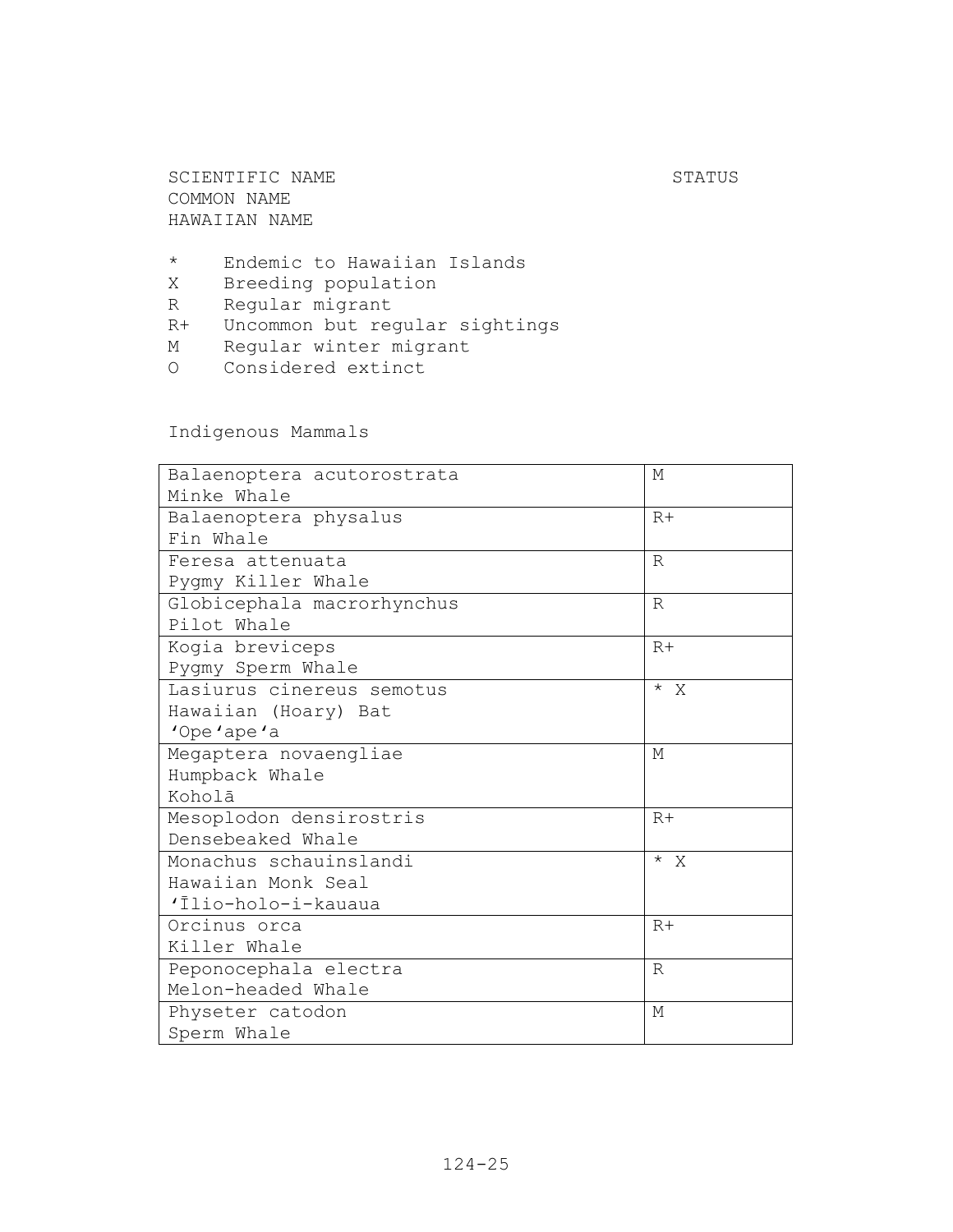| Palaoa, Koholā kepama      |      |
|----------------------------|------|
| Pseudorca crassidens       | R    |
| False Killer Whale         |      |
| Stenella attenuate         | X    |
| Spotted Dolphin            |      |
| Nai'a                      |      |
| Stenella coeruleoalba      | $R+$ |
| Striped Dolphin            |      |
| Stenella longirostris      | X    |
| Spinner Dolphin            |      |
| Nai'a                      |      |
| Steno bredanensis          | X    |
| Rough-toothed Dolphin      |      |
| Nai'a                      |      |
| Tursiops gilli             | X    |
| Pacific Bottlenose Dolphin |      |
| Nai'a                      |      |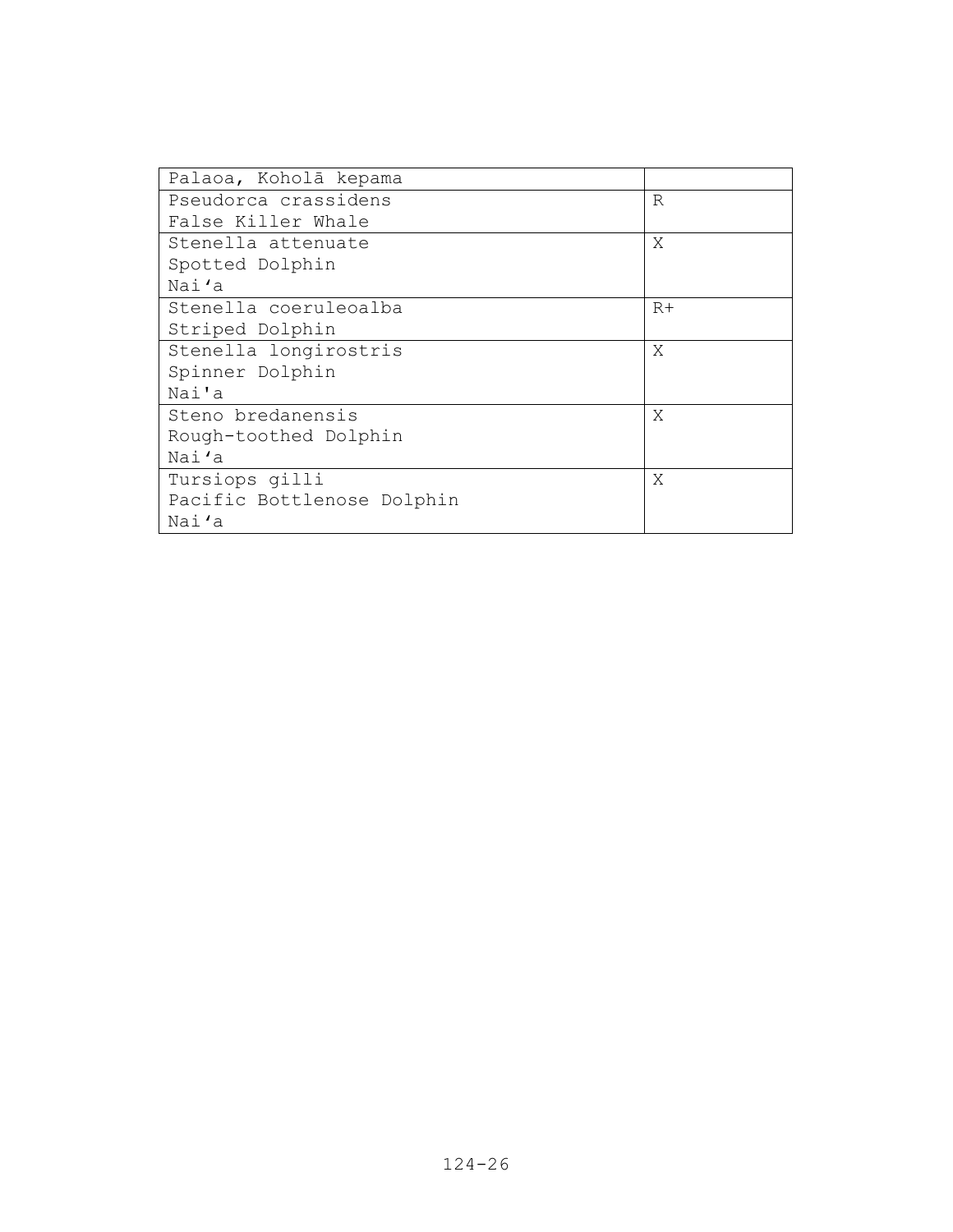# **EXHIBIT 2 - Chapter 13-124 11/1/14**

### **List of Species of Endangered Wildlife in Hawaii**

SCIENTIFIC NAME COMMON NAME HAWAIIAN NAME

PORTION OF RANGE WHERE ENDANGERED

Endangered Birds

| Acrocephalus familiaris     | Entire |
|-----------------------------|--------|
| kingi                       |        |
| Nihoa Millerbird            |        |
| Anas laysanensis            | Entire |
| Laysan Duck                 |        |
| Anas wyvilliana             | Entire |
| Hawaiian Duck               |        |
| Koloa-maoli                 |        |
| Asio flammeus sandwichensis | Oahu   |
| Short-eared (Hawaiian) Owl  |        |
| Pueo                        |        |
| Branta sandvicensis         | Entire |
| Hawaiian Goose              |        |
| Nēnē                        |        |
| Buteo solitarius            | Entire |
| Hawaiian Hawk               |        |
| 170                         |        |
| Chasiempis ibidis           | Entire |
| Oahu Elepaio                |        |
| Corvus hawaiiensis          | Entire |
| Hawaiian Crow               |        |
| 'Alalā                      |        |
| Fulica alai                 | Entire |
| Hawaiian Coot               |        |
| 'Alae ke'oke'o              |        |
| Gallinula chloropus         | Entire |
| sandvicensis                |        |
| Common Moorhen (Hawaiian    |        |
| Gallinule)                  |        |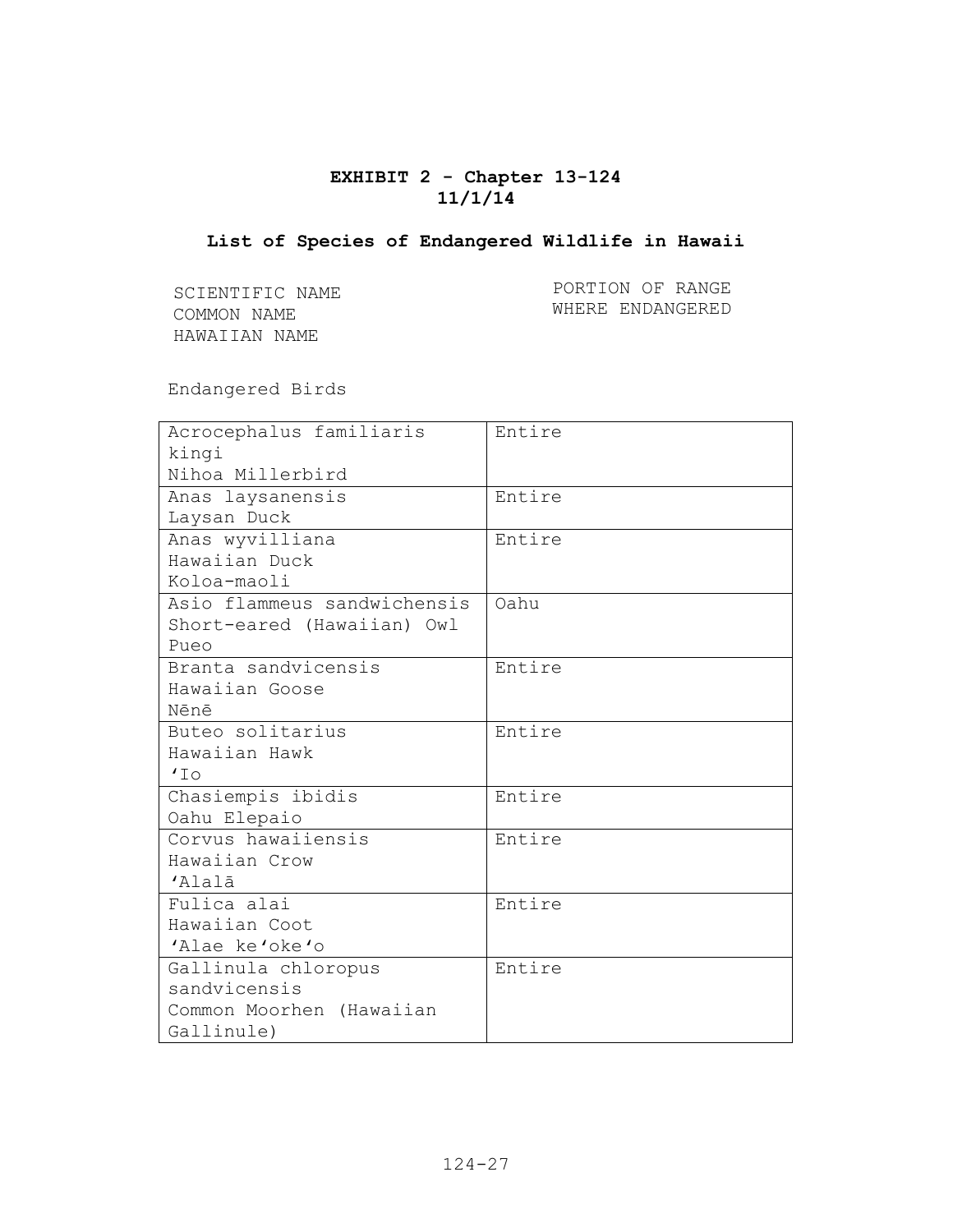| 'Alae'ula                   |        |
|-----------------------------|--------|
| Hemignathus lucidus affinis | Entire |
| Maui Nuku pu'u              |        |
| Nuku pu'u                   |        |
| Hemignathus lucidus         | Entire |
| hanapepe                    |        |
| Kauai Nuku pu'u             |        |
| Nuku pu'u                   |        |
| Hemignathus munroi          | Entire |
| 'Akiapōlā'au                |        |
| 'Akiapōlā'au                |        |
| Hemignathus stejnegeri      | Entire |
| Kauai 'Akialoa              |        |
| 'Akialoa                    |        |
| Hemignathus virens wilsoni  | Lanai  |
| Maui 'Amakihi               |        |
| 'Amakihi                    |        |
| Himantopus mexicanus        | Entire |
| knudseni                    |        |
| Black-necked (Hawaiian)     |        |
| Stilt                       |        |
| Āe 'o                       |        |
| Loxioides bailleui          | Entire |
| Palila                      |        |
| Palila                      |        |
| Loxops caeruleirostris      | Entire |
| Kauai Akepa                 |        |
| Akekee                      |        |
| Loxops coccineus coccineus  | Entire |
| Hawaii 'Akēpa               |        |
| 'Akepeu'ie                  |        |
| Loxops coccineus ochraceus  | Entire |
| Maui 'Akēpa                 |        |
| 'Akepeu'ie                  |        |
| Melamprosops phaeosoma      | Entire |
| Po'ouli                     |        |
| Po'ouli                     |        |
| Moho braccatus              | Entire |
| Kauai 'Ō'ō                  |        |
| 10101a1a                    |        |
| Myadestes lanaiensis rutha  | Entire |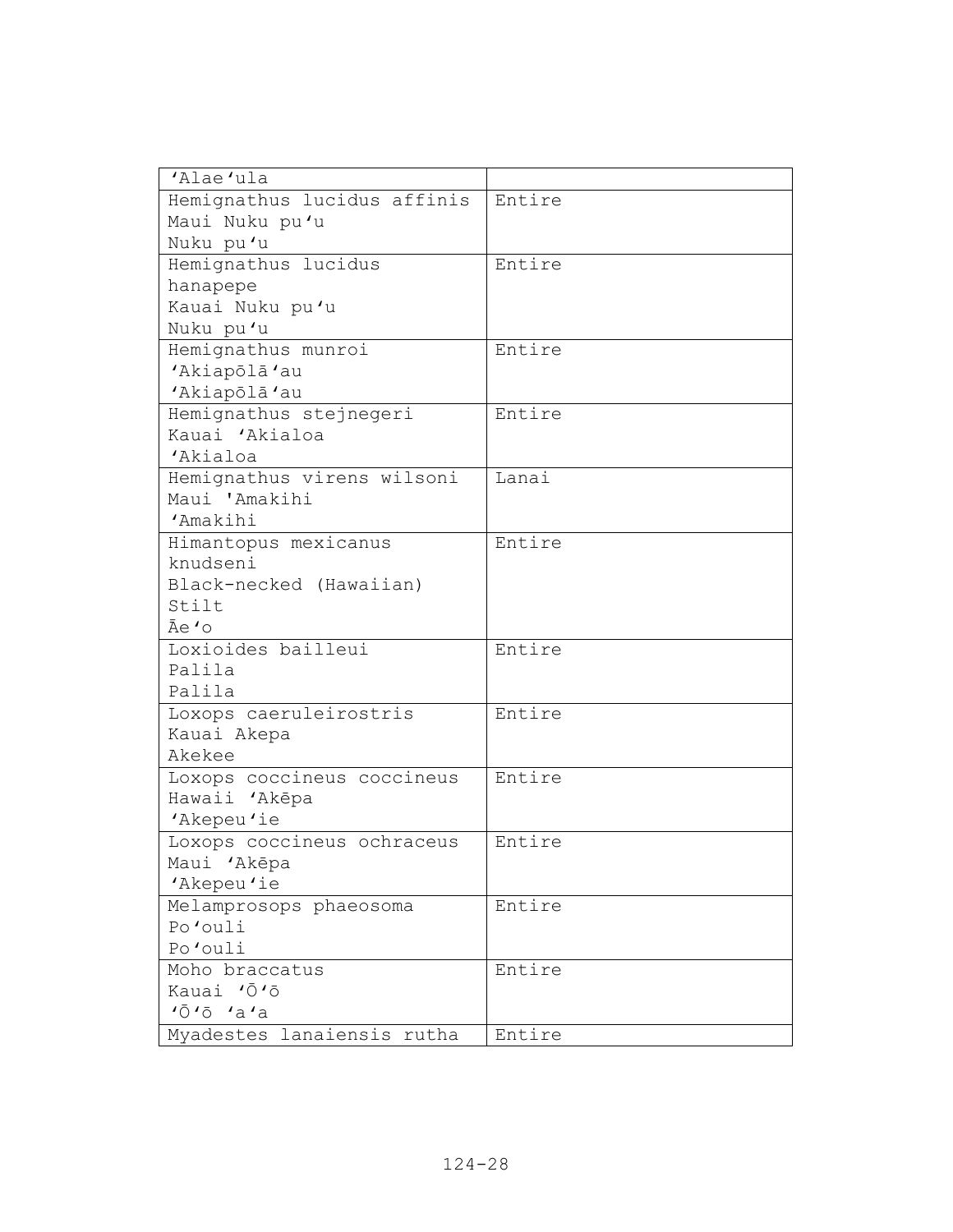| Molokai Thrush                |                      |
|-------------------------------|----------------------|
| Oloma'o                       |                      |
| Myadestes myadestinus         | Entire               |
| Kauai Thrush                  |                      |
| Kāma 'o                       |                      |
| Myadestes palmeri             | Entire               |
| Small Kauai Thrush            |                      |
| Puaiohi                       |                      |
| Oceanodroma castro            | Entire               |
| Band-rumped Storm-petrel      |                      |
| 'Ake'ake                      |                      |
| Oreomystis bairdi             | Entire               |
| Kauai Creeper                 |                      |
| Akikiki                       |                      |
| Loxops mana                   | Entire               |
| Hawaii Creeper                |                      |
| Palmeria dolei                | Entire               |
| Crested Honeycreeper          |                      |
| 'Ākohekohe                    |                      |
| Paroreomyza flammea           | Entire               |
| Molokai Creeper               |                      |
| Kakawahie                     |                      |
| Paroreomyza maculata          | Entire               |
| Oahu Creeper                  |                      |
| 'Alauahio                     |                      |
| Phoebastria albatrus          | Entire               |
| Short-tailed Albatross        |                      |
| Pseudonestor xanthophrys      | Entire               |
| Maui Parrotbill               |                      |
| Psittirostra psittacea        | Entire               |
| $\overline{O}$ $\overline{u}$ |                      |
| $' \bar{O}$ $' \bar{u}$       |                      |
|                               |                      |
| Pterodroma sandwichensis      | Entire               |
| Hawaiian Petrel               |                      |
| $'$ Ua $'$ u                  |                      |
| Telespiza cantans             | Entire               |
| Laysan Finch                  |                      |
| Telespiza ultima              | Entire               |
| Nihoa Finch                   |                      |
| Vestiaria coccinea            | Oahu, Lanai, Molokai |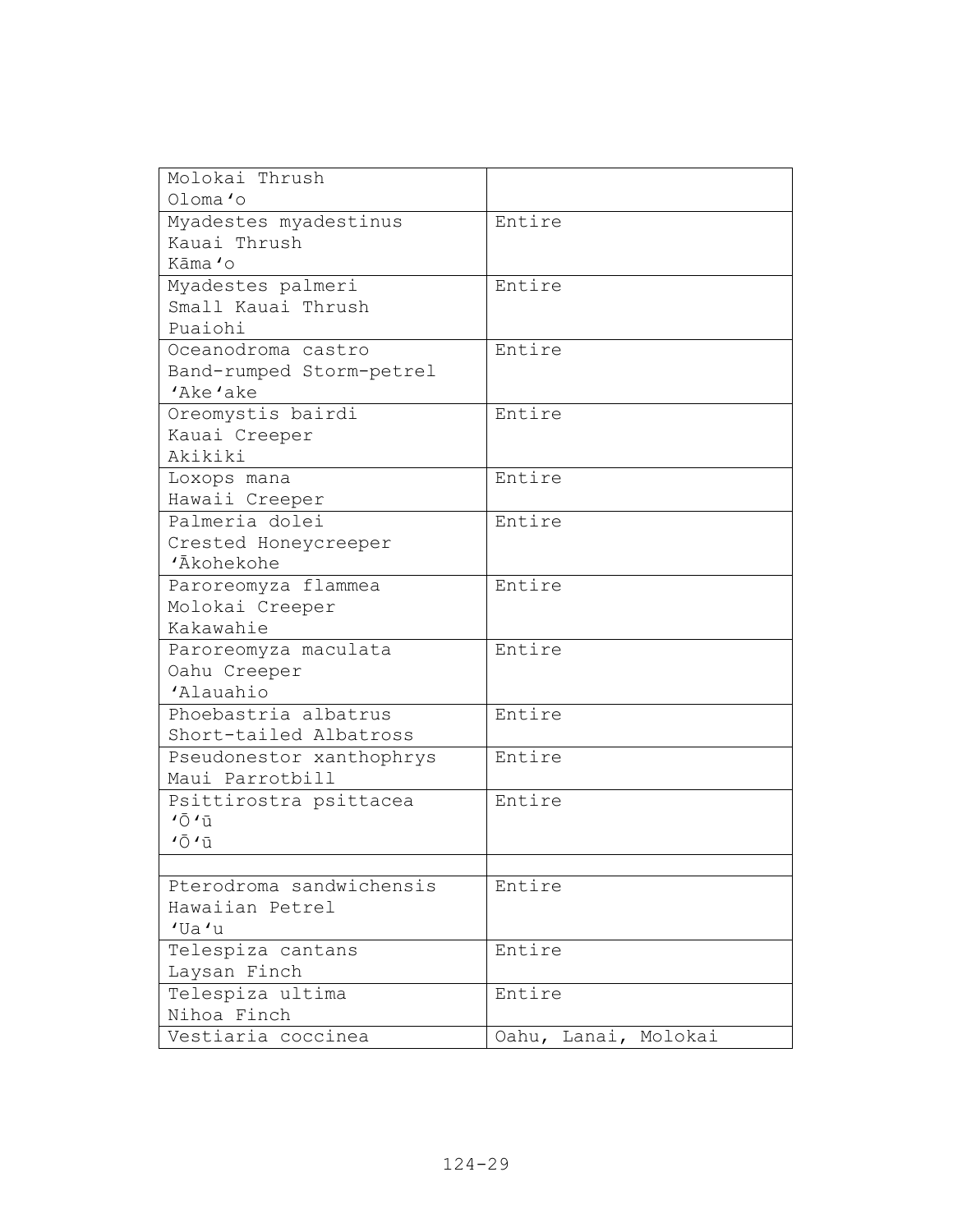| I'iwi<br>$\overline{\phantom{a}}$         |  |
|-------------------------------------------|--|
| TMI, T<br>$\cdot$ $\cdot$ $\cdot$ $\cdot$ |  |

Endangered Mammals

| Balaenoptera physalus     | Entire |
|---------------------------|--------|
| Fin Whale                 |        |
| Lasiurus cinereus semotus | Entire |
| Hawaiian (Hoary) Bat      |        |
| $'$ <sup>O</sup> pe'ape'a |        |
| Megaptera novaeangliae    | Entire |
| Humpback Whale            |        |
| Koholā                    |        |
| Monachus schauinslandi    | Entire |
| Hawaiian Seal             |        |
| 'Ilio holo I kauaua       |        |
| Physeter catodon          | Entire |
| Sperm Whale               |        |
| Palaoa, Koholā kepama     |        |
| Pseudorca crassidens      | Entire |
| False Killer Whale        |        |

Endangered Reptiles

| Dermochelys coriacea schlegelii Entire |        |
|----------------------------------------|--------|
| Pacific Leatherback Sea Turtle         |        |
| Eretmochelys imbricata bissa           | Entire |
| Pacific Hawksbill Sea Turtle           |        |
| Ea                                     |        |

Endangered Invertebrates

| Achatinella spp.               | Entire |
|--------------------------------|--------|
| Oahu (Achatinella) Tree Snails |        |
| Adelocosa anops                | Entire |
| Kauai cave spider              |        |
| Pe'e pe'e maka'ole             |        |
| Drosophila aglaia              | Entire |
| Drosophila differens           | Entire |
| Drosophila digressa            | Entire |
| Hawaiian picture-wing fly      |        |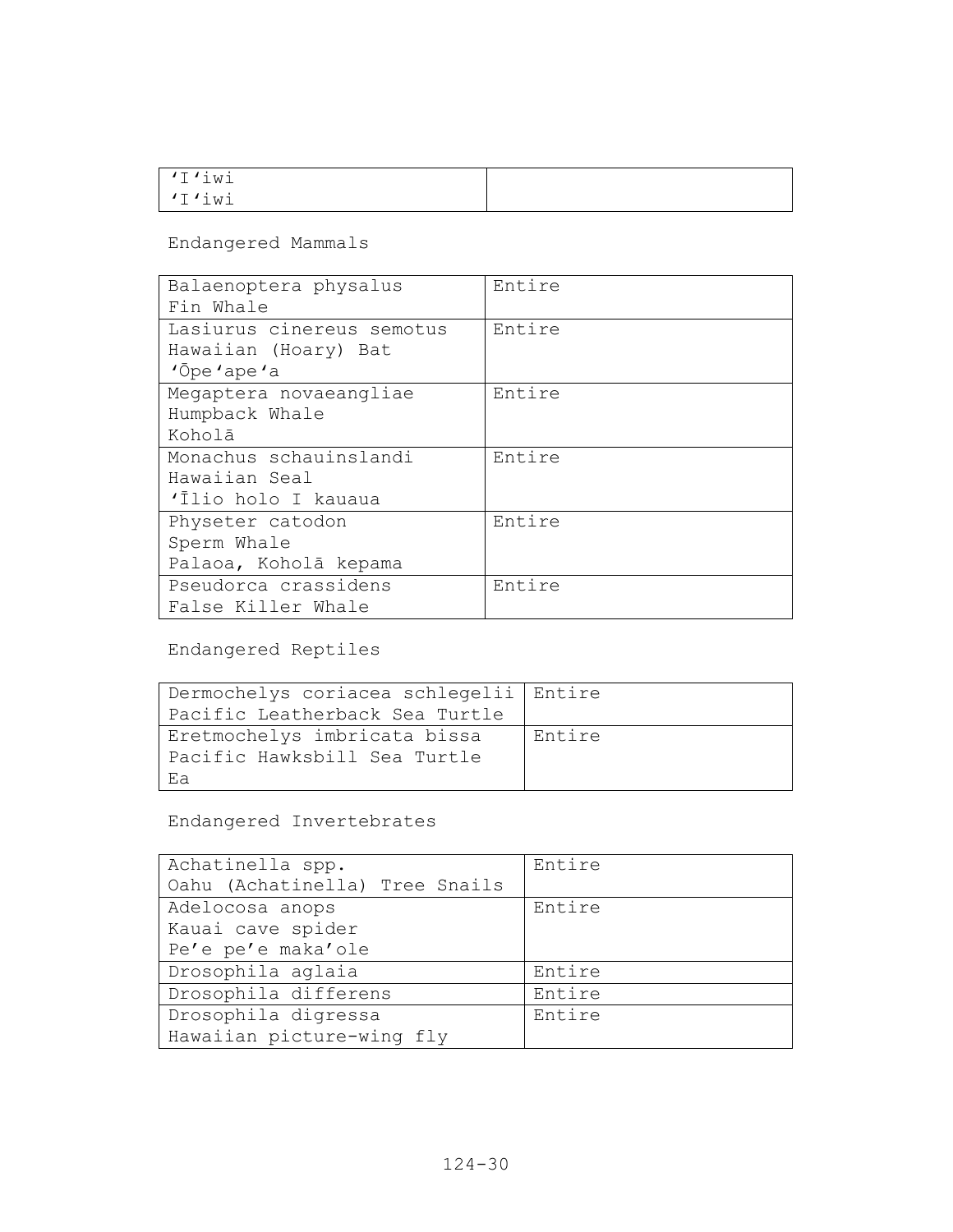| Drosophila hemipeza          | Entire |
|------------------------------|--------|
| Drosophila heteroneura       | Entire |
| Drosophila montgomeryi       | Entire |
| Drosophila musaphilia        | Entire |
| Drosophila neoclavisetae     | Entire |
| Drosophila obatai            | Entire |
| Drosophila ochrobasis        | Entire |
| Drosophila sharpi            | Entire |
| Hawaiian picture-wing fly    |        |
| Drosophila substenoptera     | Entire |
| Drosophila tarphytrichia     | Entire |
| Manduca blackburni           | Entire |
| Blackburn's sphinx moth      |        |
| Megalagrion leptodemas       | Entire |
| Crimson Hawaiian Damselfly   |        |
| Megalagrion nesiotes         | Entire |
| Flying Earwig Hawaiian       |        |
| Damselfly                    |        |
| Megalagrion nigrohamatum     | Entire |
| nigrolineatum                |        |
| Blackline Hawaiian Damselfly |        |
| Megalagrion oceanicum        | Entire |
| Oceanic Hawaiian Damselfly   |        |
| Megalagrion pacificum        | Entire |
| Pacific Hawaiian Damselfly   |        |
| Newcombia cumingi            | Entire |
| Newcomb's tree snail         |        |
| Partulina semicarinata       | Entire |
| Lanai tree snail             |        |
| Partulina variabilis         | Entire |
| Lanai tree snail             |        |
| Spelaeorchestria koloana     | Entire |
| Kauai Cave Amphipod          |        |
| Vetericaris chaceorum        | Entire |
| Anchialine pool shrimp       |        |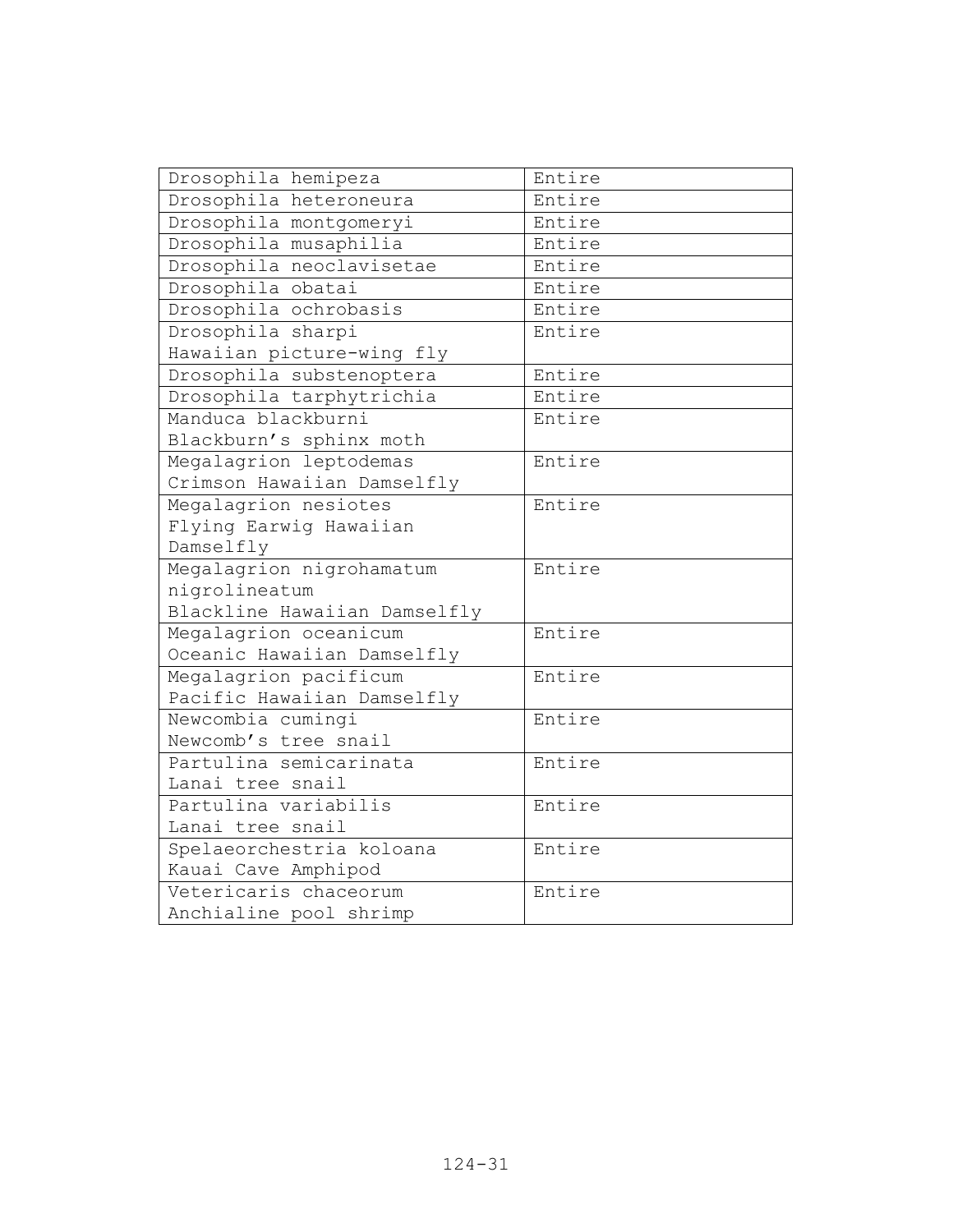## **EXHIBIT 3 – Chapter 13-124 11/1/14**

#### **List of Species of Threatened Wildlife in Hawaii**

Note: This list is demonstrative of this category but shall not be construed as exhaustive.

| SCIENTIFIC NAME | PORTION OF RANGE |
|-----------------|------------------|
| COMMON NAME     | WHERE THREATENED |
| HAWAIIAN NAME   |                  |

Threatened Birds

| Gygis alba            | Oahu   |
|-----------------------|--------|
| White Tern            |        |
| Manu o ku             |        |
| Puffinus newelli      | Entire |
| Newell'sShearwater    |        |
| $'$ $\wedge$ $\wedge$ |        |

Threatened Reptiles

| Chelonia mydas agassizi    | Entire |
|----------------------------|--------|
| Pacific Green Sea Turtle   |        |
| Honu                       |        |
| Lepidochelys olivacea      | Entire |
| Olive (Pacific) Ridley Sea |        |
| Turtle                     |        |
| Threatened Reptiles        | Entire |
| Careta careta              |        |
| Loggerhead Sea Turtle      |        |

### Threatened Invertebrates

| Erinna newcombi  | Entire |
|------------------|--------|
| Newcomb's snail  |        |
| Drosophila mulli | Entire |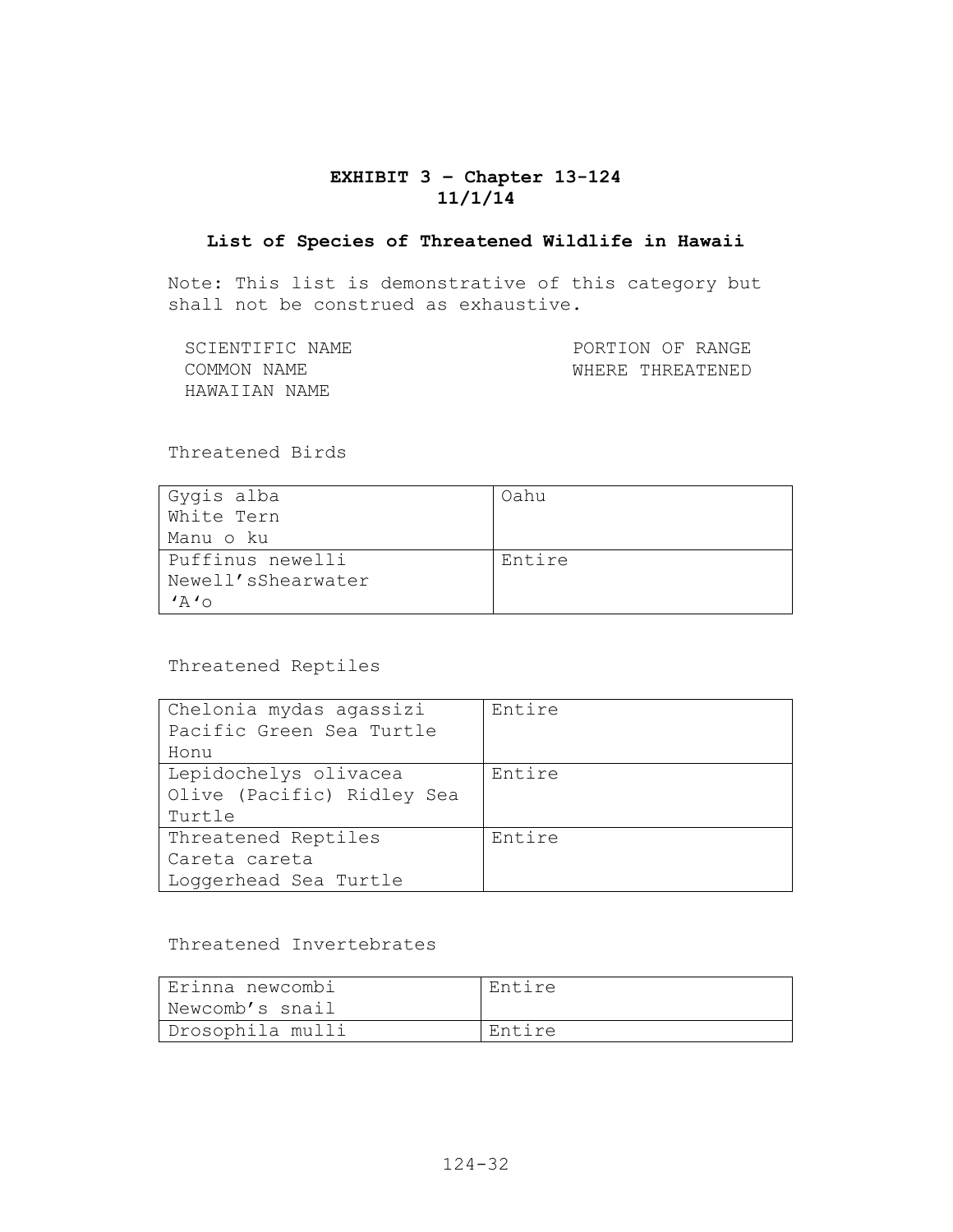# **EXHIBIT 4 - Chapter 13-124 11/1/14**

# **Introduced Wild Birds Other than Game Birds Which Have Become Established in the Wild**

Note: This list is demonstrative of this category but shall not be construed as exhaustive.

SCIENTIFIC NAME COMMON NAME

| ALAUDIDAE       |                  |
|-----------------|------------------|
| Alauda arvensis | Eurasian Skylark |

| ANATIDAE                                                                         | GEESE, DUCKS |
|----------------------------------------------------------------------------------|--------------|
| Anas platyrhynchos<br>* Note that mallards are both<br>migratory and introduced. | Mallard      |
| Status of an individual will be<br>determined as the need arises.                |              |

| ARDEIDAE              | HERONS                                                    |
|-----------------------|-----------------------------------------------------------|
| Bubulcus ibis         | Cattle egret                                              |
|                       |                                                           |
| CARDINALIDAE          | TANAGERS, GROSBEAKS, ETC.                                 |
| Cardinalis cardinalis | Northern Cardinal, North<br>American or Kentucky Cardinal |

| COLUMBIDAE    | DOVES                                        |
|---------------|----------------------------------------------|
| Columba livia | Rock Dove, Common Pigeon,<br>Domestic Pigeon |

| CETTIDAE, MUSCICAPIDAE &<br>TIMALIIDAE | BUSH-WARBLERS, THRUSHES, ETC        |
|----------------------------------------|-------------------------------------|
| Cettia diphone                         | Japanese Bush-Warbler, Uquisu       |
| Copsychus malabaricus                  | White-rumped Shama, Shama<br>Thursh |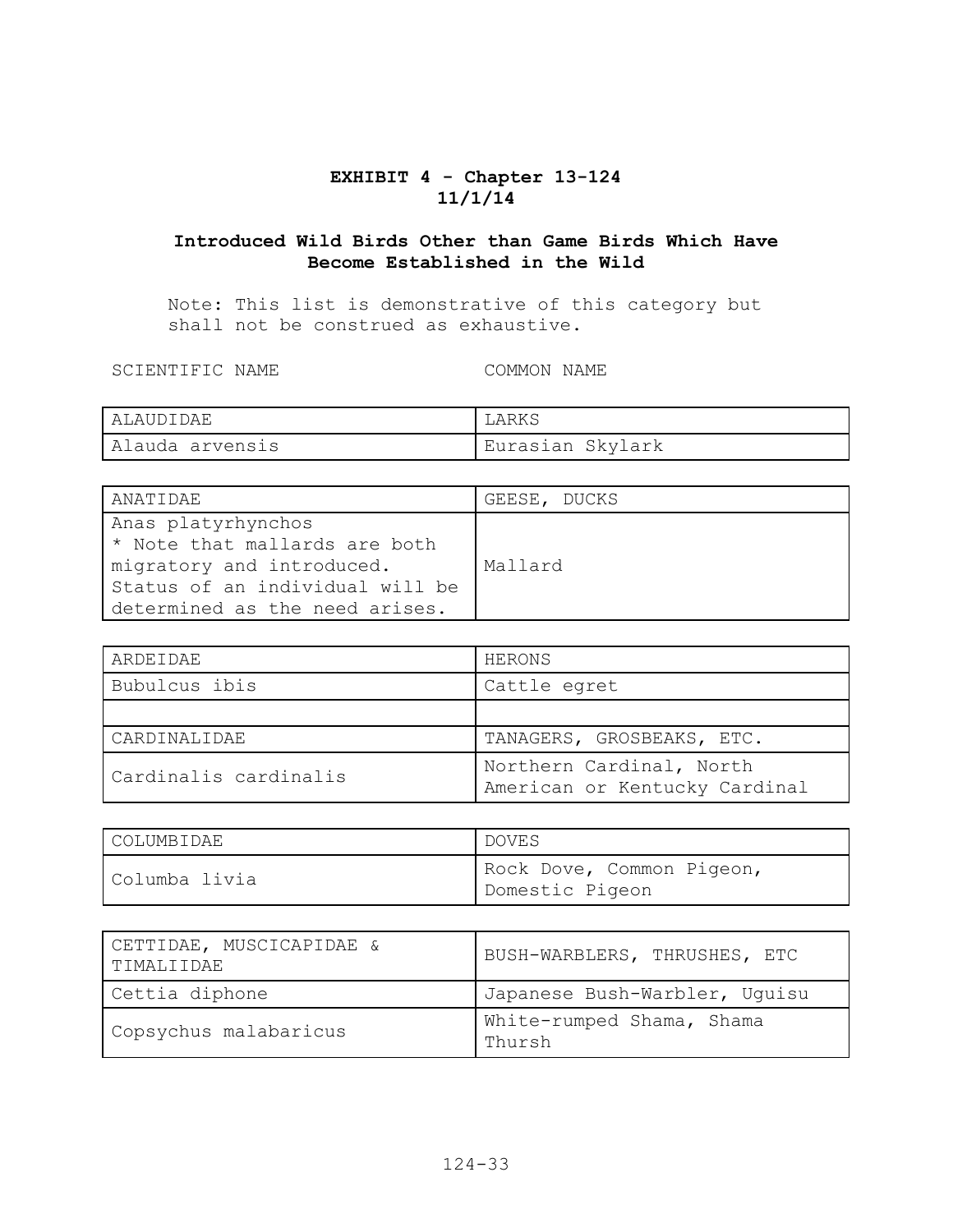| Garrulax pectoralis | Greater Necklaced Laughing-<br>thrush                               |
|---------------------|---------------------------------------------------------------------|
| Garrulax caerulatus | Gray-sided Laughing-thrush                                          |
| Garrulax canorus    | Melodius Laughing-thrush,<br>Chinese Thrush, Hwamei                 |
| Leiothrix lutea     | Red-billed Leiothrix, Pekin<br>Nightingale, Japanese Hill-<br>robin |

| ESTRILDIDAE          | WAXBILLS, MANNIKINS                                           |
|----------------------|---------------------------------------------------------------|
| Uraeginthus bengalus | Red-cheeked Cordonbleu                                        |
| Etrilda caerulescens | Lavender Waxbill                                              |
| Estrilda melpoda     | Orange-cheeked Waxbill                                        |
| Estrilda troglodytes | Black-rumped Waxbill, Red-eared<br>Waxbill                    |
| Estrilda astrild     | Common Waxbill                                                |
| Amandava amandava    | Red Avadavat, Strawberry Finch,<br>Red Munia                  |
| Lonchura cantans     | African Silverbill                                            |
| Lonchura punctulata  | Nutmeg Mannikin, Ricebird,<br>Spotted Munia                   |
| Lonchura malacca     | Chestnut Munia or Mannikin,<br>Black-headed Mannikin or Munia |
| Padda oryzivora      | Java Sparrow                                                  |

| EMBERIZIDAE      | SPARROWS, ETC.         |
|------------------|------------------------|
| Tiaris olivaceus | Yellow-faced Grassquit |
| Sicalis flaveola | Saffron Finch          |

| FRINGILLIDAE         | FINCHES                                       |
|----------------------|-----------------------------------------------|
| Haemorhous mexicanus | House Finch, Linnet                           |
| Serinus mozambicus   | Yellow-fronted Canary, Green<br>Singing-Finch |
| Serinus canaria      | Island Canary, Common Canary                  |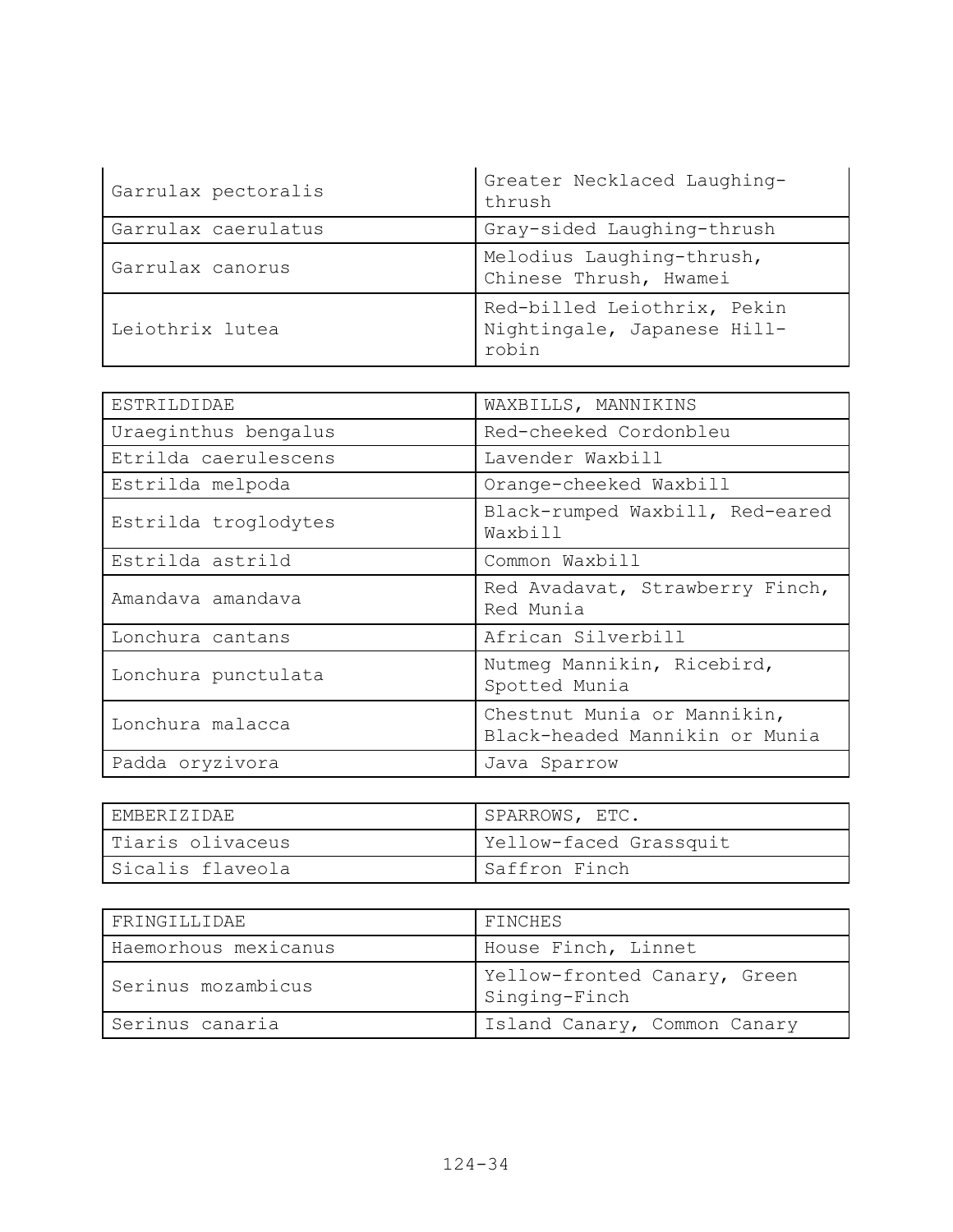| I ICTERIDAE        | MEADOWLARKS, ETC.  |
|--------------------|--------------------|
| Sternella neglecta | Western Meadowlark |

| I MTMTDAE.        | MOCKINGBIRDS         |
|-------------------|----------------------|
| Mimus polyglottos | Northern Mockingbird |

| PASSERIDAE        | OLD WORLD SPARROWS             |
|-------------------|--------------------------------|
| Passer domesticus | House Sparrow, English Sparrow |

| PSITTACIDAE           | PARAKEETS            |
|-----------------------|----------------------|
| Psittacula krameri    | Rose-ringed Parakeet |
| Amazona viridigenalis | Red-crowned Amazon   |
| Aratinga mitrata      | Mitred Conure        |
| Aratinga erythrogenys | Red-masked Conure    |

| PYCNONOTIDAE       | BULBULS              |
|--------------------|----------------------|
| Pycnonotus cafer   | Red-vented Bulbul    |
| Pycnonotus jocosus | Red-whiskered Bulbul |

| STURNIDAE            | STARLINGS, MYNAS |
|----------------------|------------------|
| Acridotheres tristis | Common myna      |

| THRAUPIDAE        | CARDINALS, ETC.                             |
|-------------------|---------------------------------------------|
| Paroaria coronata | Red-crested Cardinal, Brazilian<br>Cardinal |
| Paroaria capitata | Yellow-billed Cardinal                      |

| TYTONIDAE | <b>BARN</b><br>OWLS |
|-----------|---------------------|
| Tyto alba | Ow⊥<br>Barn         |

| ZOSTEROPIDAE        | WHITE-EYES                 |
|---------------------|----------------------------|
| Zosterops japonicus | Japanese White-eye, Mejiro |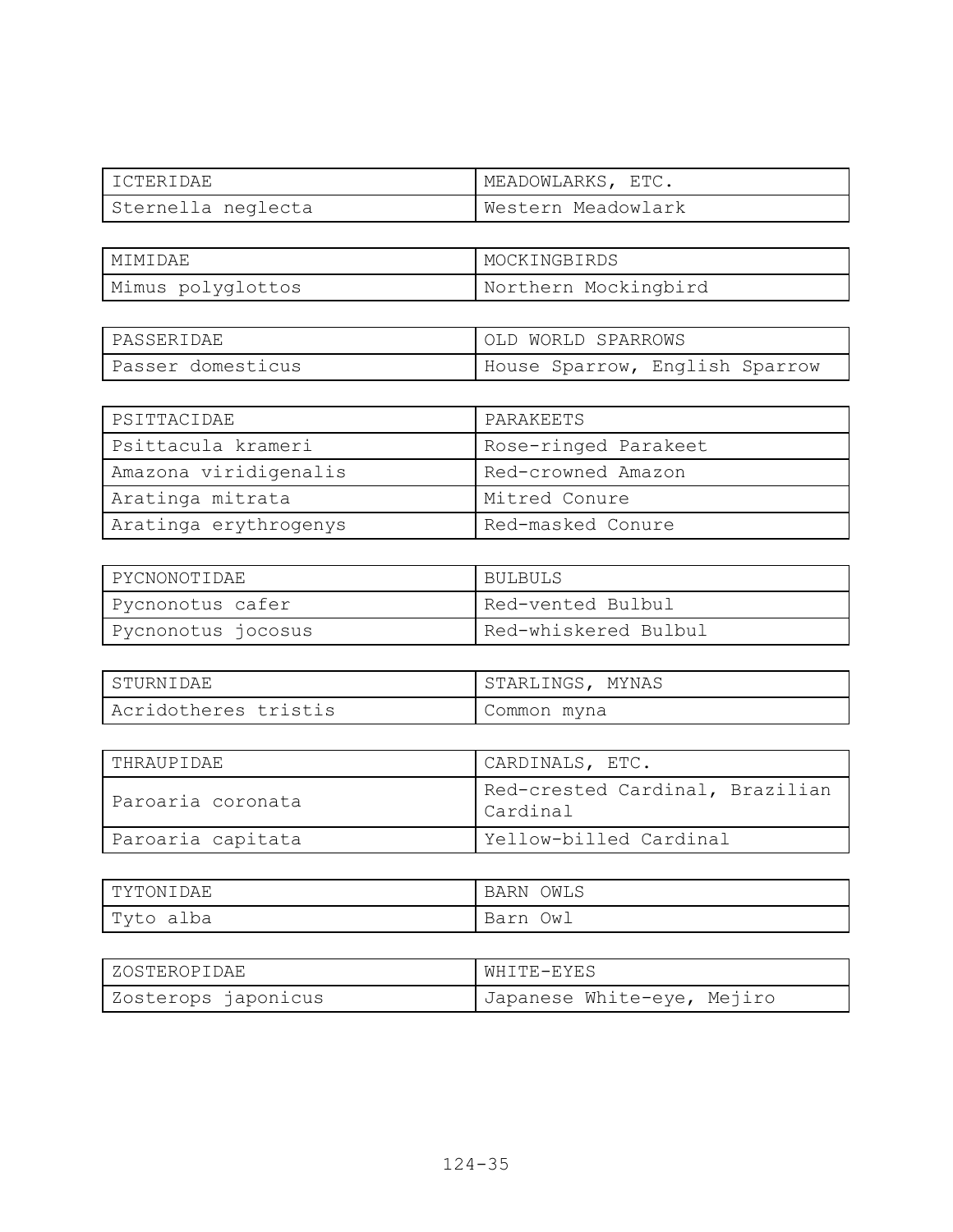# **EXHIBIT 5 - Chapter 13-124 11/1/14**

# **List of Species of Injurious Wildlife in Hawaii**

SCIENTIFIC NAME COMMON NAME

#### **BIRDS**

| Bubulcus ibis                                                                                                                                                   | Cattle egret                                           |
|-----------------------------------------------------------------------------------------------------------------------------------------------------------------|--------------------------------------------------------|
| All species in the family<br>CETTIIDAE and associated allies                                                                                                    | Warblers                                               |
| All species in the family<br>COLUMBIDAE. Except the<br>domesticated races of pigeons<br>listed in HAR section 4-71-2,<br>Columba domestica and Columba<br>livia | Doves and pigeons                                      |
| Lonchura malacca                                                                                                                                                | Mannikin or Munia, Black-headed<br>(Chestnut Mannikin) |
| All species in the family<br>MUSCICAPIDAE                                                                                                                       | Old World Flycatchers                                  |
| Padda oryzivora                                                                                                                                                 | Sparrow, Java (Java Rice Finch)                        |
| All species in the family<br>PSITTACIDAE                                                                                                                        | Parrots                                                |
| All species in the family<br>PYCNONOTIDAE                                                                                                                       | <b>Bulbuls</b>                                         |
| All species in the family<br>STURNIDAE                                                                                                                          | Starlings                                              |
| All species in the family<br>TIMALIIDAE                                                                                                                         | Old World Babblers                                     |
| Tyto alba                                                                                                                                                       | Barn Owl                                               |
| All species in the family<br>ZOSTEROPIDAE                                                                                                                       | White eyes                                             |

#### **AMPHIBIANS/REPTILES**

| All species in Family Agamidae   Agamid Lizards |  |
|-------------------------------------------------|--|
|-------------------------------------------------|--|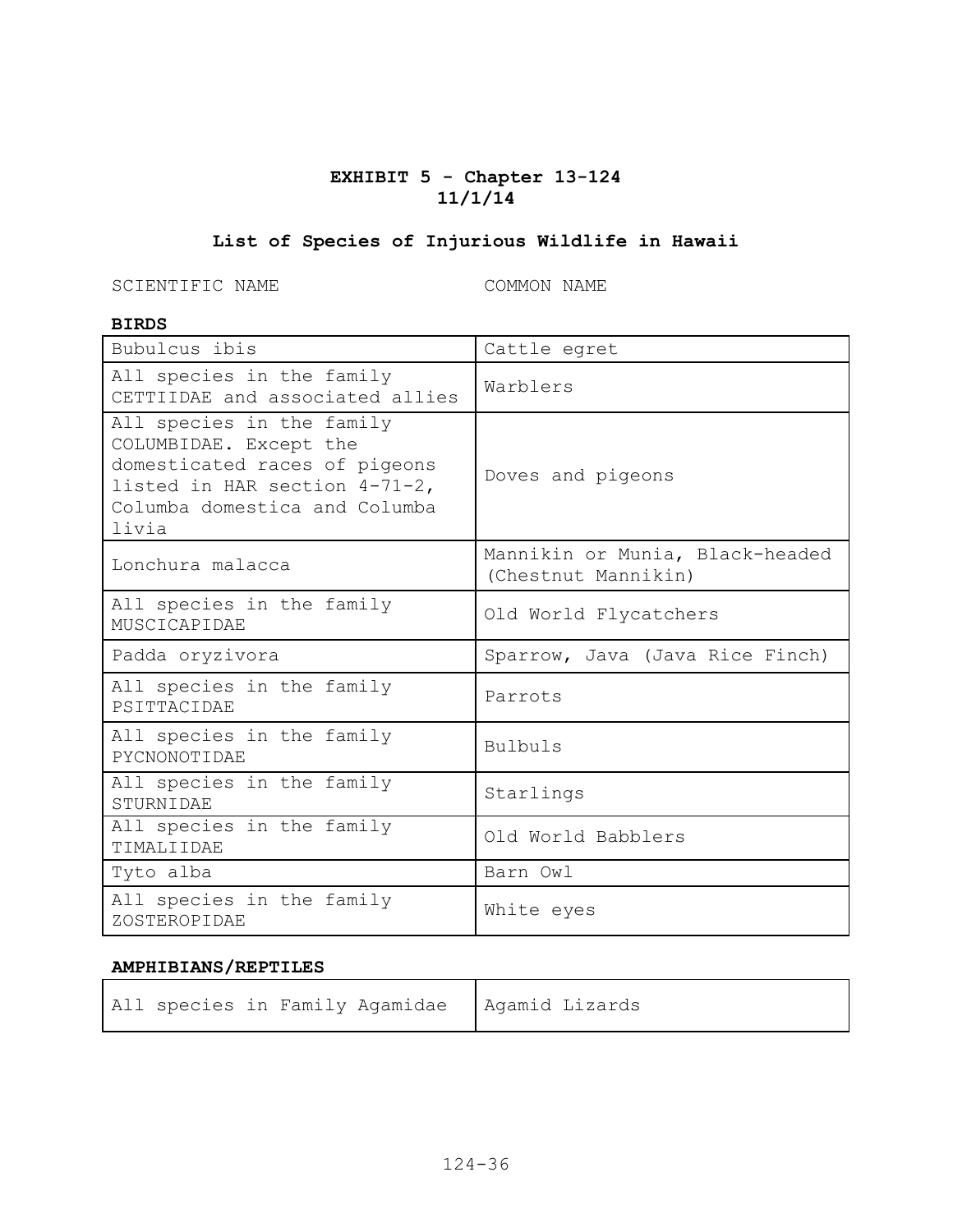| All species in Family Anguidae                                                                      | Anguid Lizards                          |
|-----------------------------------------------------------------------------------------------------|-----------------------------------------|
| All species in the genus Anolis                                                                     | Lizards, Anole                          |
| All species in the Order Anura                                                                      | Frogs                                   |
| All species in the Family<br>Chamaeleonidae                                                         | Chameleons                              |
| Gekko gecko                                                                                         | Gecko, Tokay                            |
| All species in the Family<br>Iquanidae                                                              | Iquana, Green                           |
| All species in the genus<br>Phelsuma                                                                | Gecko, Day                              |
| All Species in Family Scincidae                                                                     | Skinks                                  |
| All species in the suborder<br>Serpentes, except<br>Ramphotyphlops braminus and<br>Pelamis platurus | All snakes                              |
| All species in Family Teiidae                                                                       | Whiptails and Tequs                     |
| All species in the Order<br>Testudines                                                              | All freshwater turtles and<br>tortoises |
| All species in the subfamily<br>VARANOIDEA                                                          | Monitor lizards and Gila<br>monsters    |

#### **INVERTEBRATES**

| Achatina fulica           | Snail, Giant African |
|---------------------------|----------------------|
| Aethina tumida            | Small hive beetle    |
| Apis cerana               | Asian honeybee       |
| Apis mellifera scutellata | Africanized honeybee |
| Corbicula fluminea        | Clam, Asiatic        |
| Darna pallivitta          | Nettle caterpillar   |